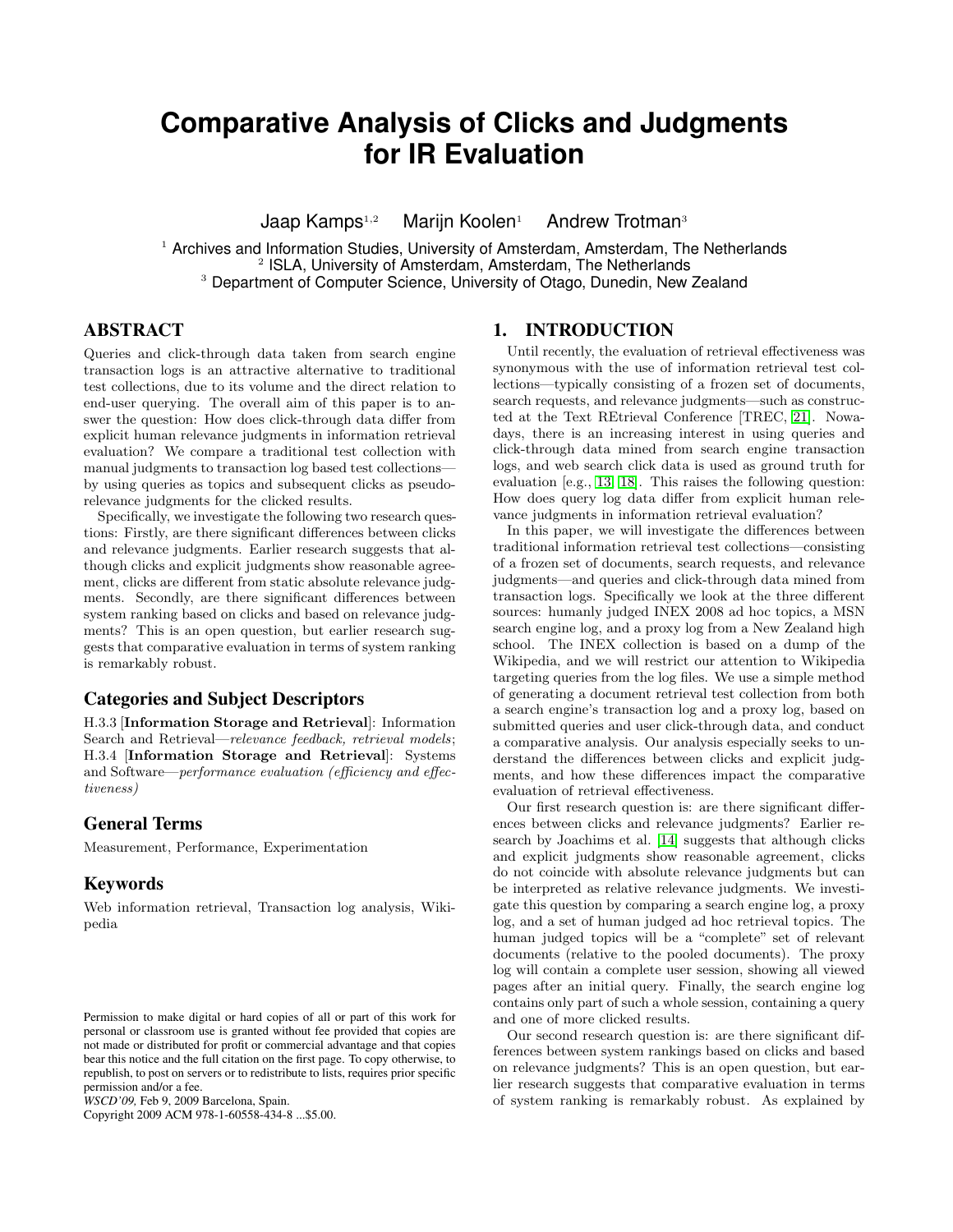Voorhees [\[22\]](#page-7-4), test collections are used "as a mechanism for comparing system performance." Thus, even though relevance judgments in IR test collections are typically not complete (i.e., not all documents are judged for each topic), the pooling method allows an unbiased comparison of retrieval effectiveness between systems that contributed to the pool. Thus, two test collections based on the same document collection and on the same type of topics, leading to the same system ranking can be considered equivalent in evaluating the retrieval performance of IR systems.

Hence, even if clicks and explicit judgments differ to some extent, they may still generate very comparable system rankings. This is very similar to the results of Zobel [\[23\]](#page-7-5), who showed that despite limitations of the pooling methodology the resulting system ranking is reliable. In an experiment with a domain-specific test collection derived from a museum's transaction log, Arampatzis et al. [\[1\]](#page-7-6) did show indeed similar system-rankings between the log-based evaluation and a manually constructed set of known-item search topics.

The rest of the paper is structured as follows. Section [2](#page-1-0) discusses related work. Then, in Section [3](#page-1-1) we describe the click-through data sets we will use and how we derive topics and relevance judgments from them. In Section [4](#page-2-0) we give various statistics of the resulting queries plus clicked or judged documents. Section [5](#page-4-0) compares the systems rankings produced by the test collections based on clicks with test collections based on explicit human judgments. In Section [6](#page-5-0) we further analyse aspects specific to click-through data from both search engine logs and proxy logs and discuss how these clicks differ from each other. Finally, we end in Section [7](#page-6-0) by summarizing our findings, and discussing their impact.

# <span id="page-1-0"></span>2. RELATED WORK

We draw upon research in three areas—query or user intent, implicit feedback and automatic evaluation – which we will discuss in turn.

The best-known work on query or user intent is the Broder [\[4\]](#page-7-7) taxonomy. That is, there are navigational queries (with the intent to reach a particular site), informational queries (with the intent to acquire some information present in some web pages), and transactional queries (with the intent to perform some web-mediated activity). [Broder](#page-7-7) found that almost 50% were informational queries. Rose and Levinson [\[19\]](#page-7-8) further refine the taxonomy by subdividing informational and transactional queries and found a somewhat higher fraction, above 60%, of informational queries. Automatic intent classification is studied by Jansen et al. [\[12\]](#page-7-9), who found even higher fractions, above 80%, of informational queries. We will focus informational queries, and compare them to ad hoc search requests. Since we restrict our attention to Wikipedia results, there may be a navigational import in the informational query intent—a user may purposefully select the Wikipedia based on its credibility or reputation.

There has been substantial interest in using click-through data from transaction logs as a form of implicit feedback [\[9\]](#page-7-10). A range of implicit feedback techniques have been used for query expansion and user profiling in information retrieval tasks [\[16,](#page-7-11) [17\]](#page-7-12). Joachims et al. [\[14,](#page-7-3) p.160] conclude that "the implicit feedback generated from clicks shows reasonable agreement with the explicit judgments of the pages." Transaction logs, or more specifically, search logs, have been analysed [\[11\]](#page-7-13) to study user search behaviour in Web search engines [\[6\]](#page-7-14) and digital libraries [\[15\]](#page-7-15), amongst others. In [\[6\]](#page-7-14), user behaviour is studied using the transaction log of a website's search engine and is compared to that of general purpose search engines. They find that the number of query terms used for website search engines is comparable to queries submitted to general purpose search engines, but the search topics and terms are different. This signals that the subset of queries and clicks targeting Wikipedia may be different from the overall Web information seeking behavior.

Beitzel et al. [\[3\]](#page-7-16) and Chowdhury and Soboroff [\[7\]](#page-7-17) have used transaction logs to extract queries for automatic evaluation of on-line search services where queries were paired with pseudo-relevant documents, i.e., pages (from the Open Directory Project taxonomy) with titles of pages that exactly match the query. They use these topics to evaluate a number of web search engines that have indexed these pages (which may change or disappear over time). They find that these automatically generated topics lead to a system ranking that strongly correlates with a set of manual topics. Our approach, instead, leads to a test collection that, although requiring the search engine from which the logs are used to have a static document collection, is reusable by different web and non-web search engines. Moreover, as the pseudorelevant documents are also based on user data, it combines implicit feedback analysis and automatic evaluation to create topics that are directly related to user search behaviour. Other alternatives of automatic evaluation include generating known-item queries from the document collection [\[2\]](#page-7-18) and random picks from the pool of retrieved documents [\[20\]](#page-7-19).

# <span id="page-1-1"></span>3. EXPERIMENTAL DATA

We want to analyse the "test collection" that would result from a transaction log, when (naively) using the queries issued as topics, and the clicked pages as relevance judgments. In this section we describe the data sets we use for our experiments. Specifically we describe how we mapped the log data to the INEX Ad hoc topics and Wikipedia collection.

#### 3.1 Outline

We will compare three set of data with decreasing "completeness" of (pseudo) judgments:

- INEX 2008 Ad hoc track Topics and manual relevance judgments on a collection of Wikipedia pages. The human judged topics will have a "complete" set of relevant documents (relative to the pooled documents).
- Proxy  $log A$  proxy  $log from a New Zealand high school$ covering three months of traffic. The proxy log will contain a complete user session with all viewed pages after an initial query, including those resulting from browsing further pages.
- MSN search log Queries and clicks from a major Internet search engine. The search engine log contains only part of such a whole session, containing a query and one of more clicked results.

In order to compare the log data to the INEX topics, we extract from the logs queries targeting Wikipedia, and the associated clicked Wikipedia pages.

Moreover, we have a large set of INEX 2008 Ad hoc track submissions—from participants who made runs with their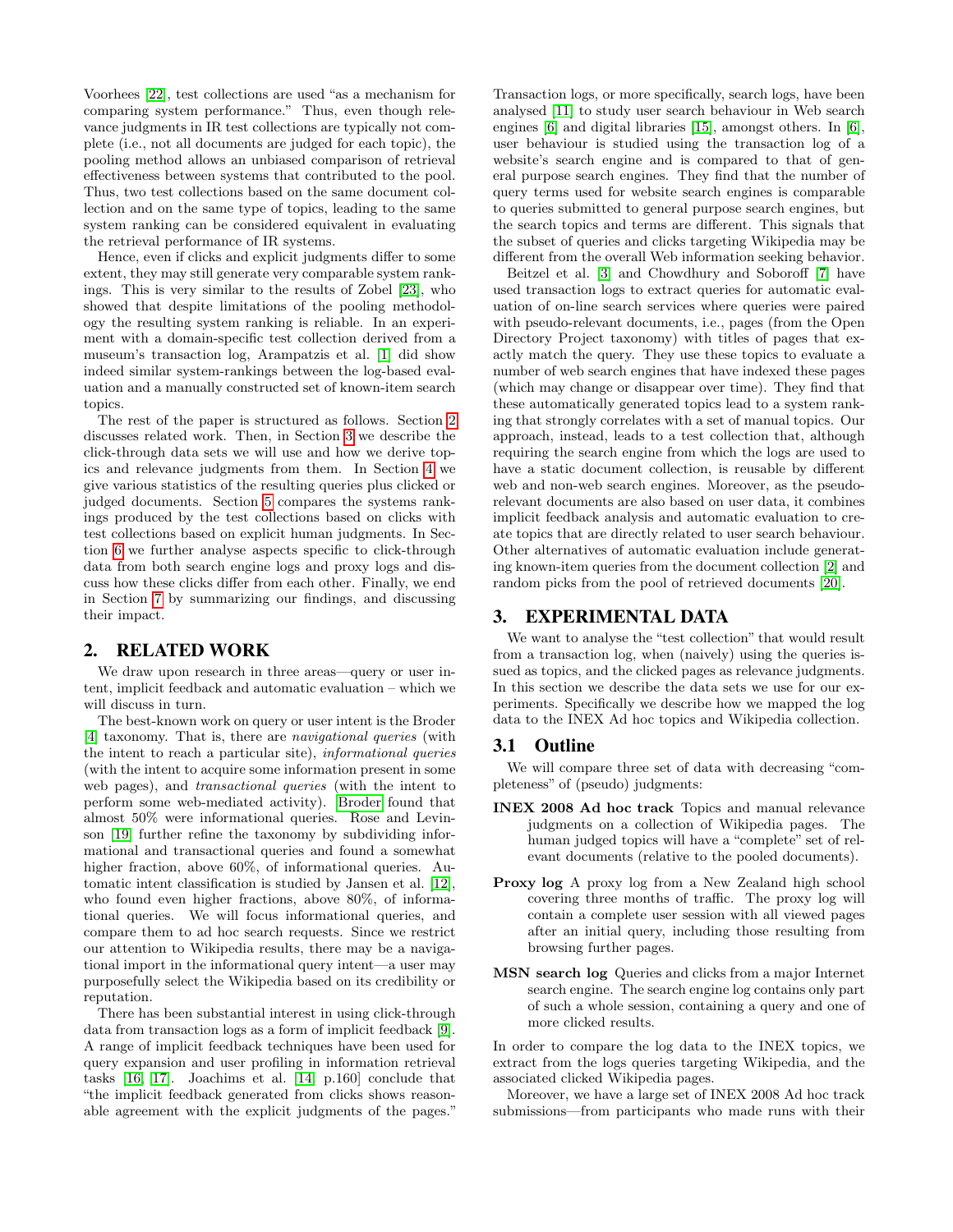systems on the INEX 2008 Ad hoc topic set—that can be used to study the effect on system ranking. For this purpose, we can look at INEX topics occurring in the log files, and use only those queries and clicks to make a corresponding test collection. In fact, 150 queries from the proxy log were included in the INEX 2008 Ad hoc topic set.

## 3.2 Data

In our experiments we will compare the clicks and queries from both a search engine log and a proxy log to the human relevance judgments from the INEX 2008 Ad hoc test collection [\[10\]](#page-7-20). The INEX ad hoc track document collection is based on a snapshot of the English Wikipedia in early 2006 [\[8\]](#page-7-21), and contains roughly 650,000 articles marked up in XML. We map all click-through data targeting Wikipedia pages to INEX's Wikipedia XML Corpus.

The search engine log we use is the Microsoft 2006 RPF data set, which contains 8.9 million queries and 12 million clicks taken from log data of the MSN search engine, from a period (May, 2006) close to the data of the snapshot.<sup>[1](#page-2-1)</sup> As a consequence, we expect a good correspondence between the Wikipedia articles clicked by users and the articles in the INEX Wikipedia collection. The proxy log contains data from a New Zealand high school, covering a period from 29 august, 2007 to 29 November, 2007, and contains requested URLs, user IDs and timestamps of the Internet traffic in that period from 1,369 distinct users.

The test collections we derive from the log data will be compared to a set of topics using actual human judgments from the INEX 2008 Ad hoc track. This 2008 Ad hoc test collection comes with two sets of topics: one set of 135 topics created by INEX participants, and explicit human judgments for 70 of those topics, and one set of 150 topics from a proxy log. In fact, those 150 topics come from the same proxy log as we use in our experiments in this paper, and were selected on two criteria: 1) the query leads to a click on a Wikipedia article, and 2) the query was typed by more than one user.

We have a large set of official runs submitted to the INEX 2008 Ad hoc track, which include results for both the manually judged and the proxy log topics, allowing for detailed analysis of the system-rankings based on both these sets of topics. Using queries from the MSN and proxy logs that match topics in the INEX 2008 Ad hoc topic sets, we can use the corresponding clicks targeting Wikipedia to evaluate the runs submitted to the 2008 Ad hoc track.

# 3.3 Mapping

We have to derive queries plus corresponding sets of clicked pages from the log files. For the queries and clicks from the MSN log, this is reasonably straightforward. Each click in the data set corresponds to a specific query, identified by a query ID. We can then use each query as a topic and all corresponding clicks as relevance judgments, or group all identical queries and their corresponding clicks.

For the proxy log data, however, there is no direct correspondence between queries issued to search engines, and click-through data requesting pages related to that query. Since the data is obtained from the user side, we cannot see

<span id="page-2-2"></span>Table 1: Query and click statistics of the MSN and proxy log files

| Description                       | <b>MSN</b> | Proxy  |
|-----------------------------------|------------|--------|
| Total queries                     | 8,831,281  | 36,138 |
| Distinct queries                  | 3,545,503  | 12,318 |
| Total clicks                      | 12,251,068 |        |
| Distinct clicks                   | 4,975,898  |        |
| Clicks in Wikipedia               | 63,506     | 7,186  |
| Total queries with Wiki clicks    | 59,538     | 3,211  |
| Distinct queries with Wiki clicks | 41,428     | 2.224  |

whether or not the URL requested after a query has been issued, is one of the results on the results list generated by the query. It could be that the user was working with multiple browser windows, or requested a page listed in the bookmarks.

Since we want to map the click data to the INEX Wikipedia collection, we only need to look at clicks within the English Wikipedia domain, and we have decided to use a naive approach of associating clicks with queries. We first split the proxy log data over user IDs and look for queries issued to search engines (the search engines we found by skimming the log data are Google, Live Search, MSN, Yahoo! Search and Wikipedia's own search facility), and treat any data with a time-stamp after query  $n$  and before query  $n + 1$  as related to query n. With this method, the time between two subsequent queries can be anything from a few seconds to multiple days  $-e.g.$  a user logs out after issuing query n and logs back in after a week and issues query  $n+1$  $-$  so, the interval between clicks associated with query n and the issuing of query  $n$  itself can be multiple days as well, in which the user can have switched tasks multiple times.

# <span id="page-2-0"></span>4. CLICKS AND JUDGMENTS

In this section we start answering our first research question: are there significant differences between clicks and relevance judgments? Specifically we will give various statistics of the resulting queries plus clicked or judged documents.

# 4.1 Queries and Clicks

Table [1](#page-2-2) presents statistics on the queries and clicks in the two log files. We will discuss the MSN log first. There are 8.83 million queries (identified by query ID) and 12.25 million clicks (1.39 clicks per query). If we look at the set of queries and the set of clicks, that is, group identical queries and identical clicks, we find 3.55 million distinct queries and 4.98 million distinct  $\text{URLs.}^2$  $\text{URLs.}^2$ . This means an average query frequency 2.49 and and each URL in the set is clicked 2.46 times.

The proxy log contains 36,138 queries in total, and 12,318 distinct queries (average query frequency is 2.93) from 687 users. The proxy log data set contains 2.84 million URL requests. Since a single click can lead to multiple URL requests (for instance, a URL for the requested page and a URL for an image on that page), we cannot report the total number of clicks in the proxy log data.

How different are the queries found in the MSN log and the proxy log? The two query sets show substantial over-

<span id="page-2-1"></span> $^1\rm{The}$  RPF data set actually comes with two sets of data. One set of 15M queries with corresponding sessions, and one set of 8.9M queries with corresponding clicks. We only work with the latter set in our experiments.

<span id="page-2-3"></span><sup>2</sup>To group identical queries, we ignore case. As URLs are case sensitive, we leave them as is for grouping.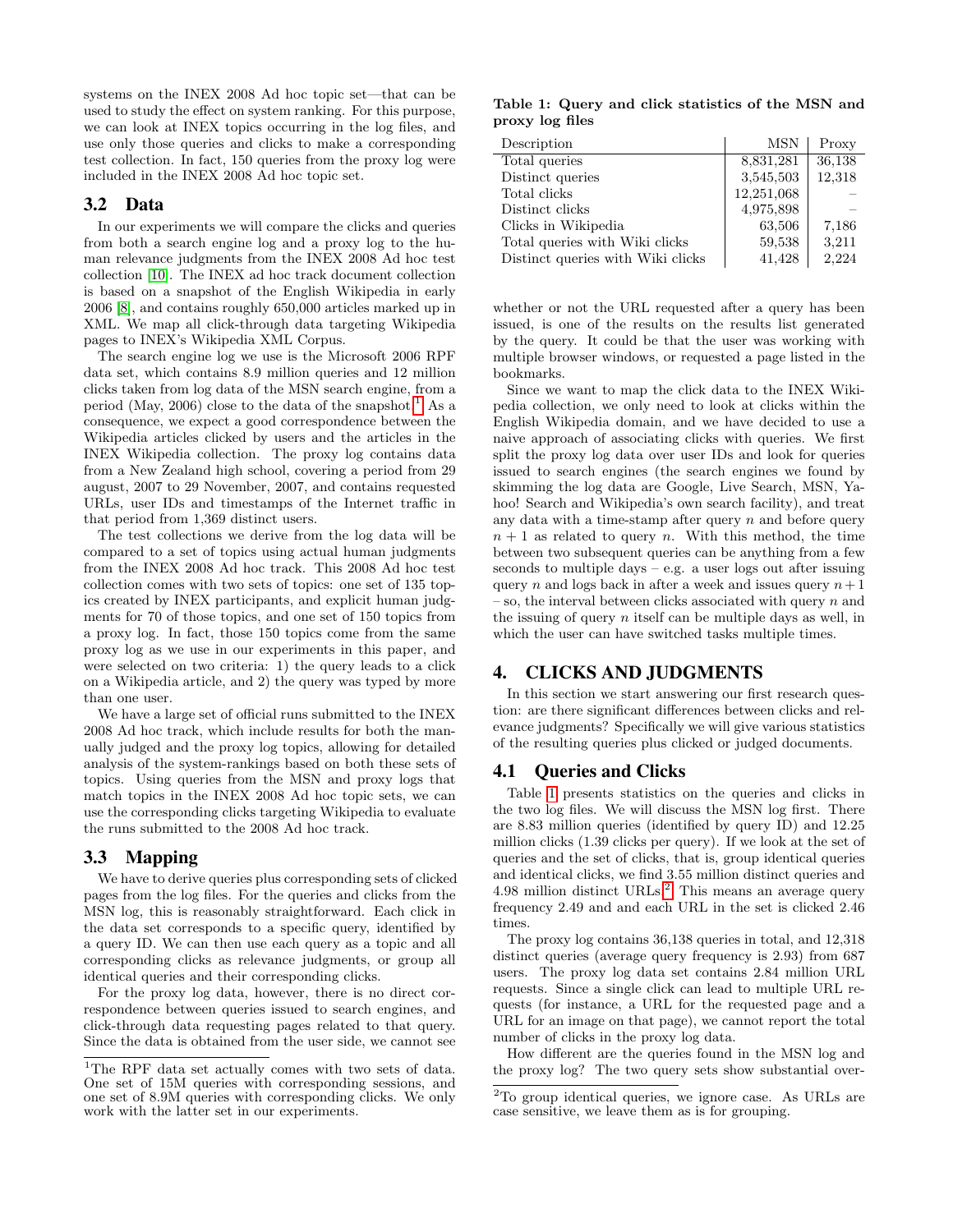<span id="page-3-0"></span>Table 2: Overlap between INEX 2008 topic titles and queries in the MSN and proxy log files. The numbers in parentheses represent the overlap with the two subsets of the 2008 topics (topics 544- 678/topics 679–828)

| Description                 | MSN                         | Proxy         |
|-----------------------------|-----------------------------|---------------|
| <b>INEX</b> query           | $121 (4/117)$   150 (0/150) |               |
| $INEX$ query $+$ Wiki click | 50(4/46)                    | 138 $(0/138)$ |

lap. There is a total of 2,786 distinct queries that occur in both data sets. That is 22.62% of the distinct queries in the proxy log and 0.79% of the distinct queries in the MSN log (due to the different size). However, these 2,786 distinct queries match with 15,585 individual queries in the proxy log (43.13% of the total number of queries) and 790,758 queries in the MSN log (22.30%). This means that the queries occurring in both logs have an average frequency of 5.59 in the proxy log and and an average frequency of 283.83 in the MSN log, which is well above the average frequency of the total query sets, showing that the overlapping queries are the more frequent queries.

### 4.2 Queries and Wikipedia Clicks

In the MSN log, there are 63,506 clicks on Wikipedia articles, corresponding to 59,538 query IDs and 41,428 distinct queries and in the proxy log, there are 7,186 clicks on Wikipedia articles, corresponding to 3,211 queries (2,224 distinct queries) from 410 users.

We already know that there are at least 150 queries in the proxy log matching topics in the INEX 2008 Ad hoc test collection. In the next section we look in more details at the overlap between the log queries targeting Wikipedia, and the INEX Ad hoc topics.

We now look at the overlap between the queries and clicks in the MSN and proxy log data on one side and the INEX Wikipedia collection and the INEX 2008 Ad Hoc topic set on the other side.

Of the 63,506 MSN log clicks on Wikipedia articles, there are 50,361 matches (79%) with articles in the INEX Wikipedia collection. This high overlap is in line with our earlier remark that the log data is from a period close to the moment of the snapshot on which the INEX Wikipedia collection is based. For the proxy log,  $3,746$  of the  $7,186$  ( $52\%$ ) clicks correspond to articles in the INEX Wikipedia collection.

#### 4.3 INEX 2008 Ad hoc Topics

Next, we map the queries from the MSN and proxy logs to the 2008 Ad hoc topics and the clicks on Wikipedia pages to the Wikipedia articles in the INEX 2008 Wikipedia collection. Table [2](#page-3-0) shows the overlap between the INEX 2008 Ad Hoc topic set and the queries in the MSN and proxy log data. The first line shows the overlap between log queries and topic titles. If a query has corresponding clicks on Wikipedia pages that do not appear in the INEX Wikipedia snapshot, we cannot compare that query to the INEX 2008 Ad Hoc topic set. Therefore, the second line in Table [2](#page-3-0) shows the overlap between log queries and topic title, where the log queries have at least one click corresponding to a document in the INEX Wikipedia collection. Of the 285 INEX 2008 topics (135 manual and 150 log topics), there are 121 topic titles (4 in the manual topics, 117 in the log

<span id="page-3-1"></span>Table 3: Distribution of relevant documents over topics

|           | total $#$    |          | per topic |       |                            |                |                |
|-----------|--------------|----------|-----------|-------|----------------------------|----------------|----------------|
| Topic set | topics pages |          |           |       | min max median mean st.dev |                |                |
| Manual    |              | 70 4.850 |           | 2 375 |                            |                | 49 69.31 68.73 |
| Proxy     | 138          | 330      |           | 13    |                            | 2 2.39         | 2.17           |
| MSN       | 50           | 58       |           |       |                            | $1 \quad 1.16$ | 0.37           |

topics) that appear as queries in the MSN log. Of these 121 queries, there are 50 queries with at least one click on a Wikipedia article that also appears in the INEX Wikipedia collection. Since the proxy log is the source of the INEX 2008 log topics, all 150 INEX 2008 log topics appear in that proxy log. However, of those 150 queries, there are 138 with a click on a Wikipedia page that is also available in the INEX Wikipedia collection. The MSN log queries show much more overlap with the INEX 2008 log topics than with the manually created topics. This is to be expected, as both sets of queries were issued as Web search queries, whereas the manually created INEX topics are explicitly created – and possibly revised by the topic creator after exploring the Wikipedia collection – as Ad Hoc topics.

Table [3](#page-3-1) shows the distribution of relevant documents over the different topic sets. The most immediately visible difference between the human judgments and the clicks is the number of relevant documents per topic. The 70 manually assessed INEX Ad hoc topics, contain explicit relevance judgments for pools of at least 500 documents, with an average of 69 relevant documents per topic. In contrast, the 50 MSN log topics have an average of 1.16 clicked documents (which we regard as relevant, since we treat clicks as positive relevance judgments), and the proxy log topics have 2.39 relevant documents per topic. Note that although the MSN log is based on one system, there is a multitude of users and we see clicked pages more than once in the log, on average 7.24 times for the same query. To a lesser extent, the same holds for the proxy log where we see an average of 1.94 for each query/clicked document pair. The latter one being in part a result of the selection of queries issued by at least 2 different users.

Although the average number of relevant documents per topic for the proxy log topics is not much higher than for the MSN log topics, the distribution is very different. The MSN log topic set has 8 topics with two relevant documents, all other topics have one relevant document. The proxy log topic set has four topics with 10 or more relevant documents and 14 topics with 5 or more relevant documents.

In this section we compared manually created and assessed Ad hoc topics with topics derived from the log files. The most striking difference is the number of relevant documents per topic. The topics derived from the MSN log mostly have one relevant document. Some of the proxy log topics have quite a few more relevant documents, with a maximum of 13 relevant documents per topic. However, in comparison with the ad hoc topics, with on average 69 relevant documents, it is clear that the proxy log clicks are far less exhaustive than the pools used in the INEX Ad hoc Track. This can have important consequences for evaluation, which we will explore in the next section.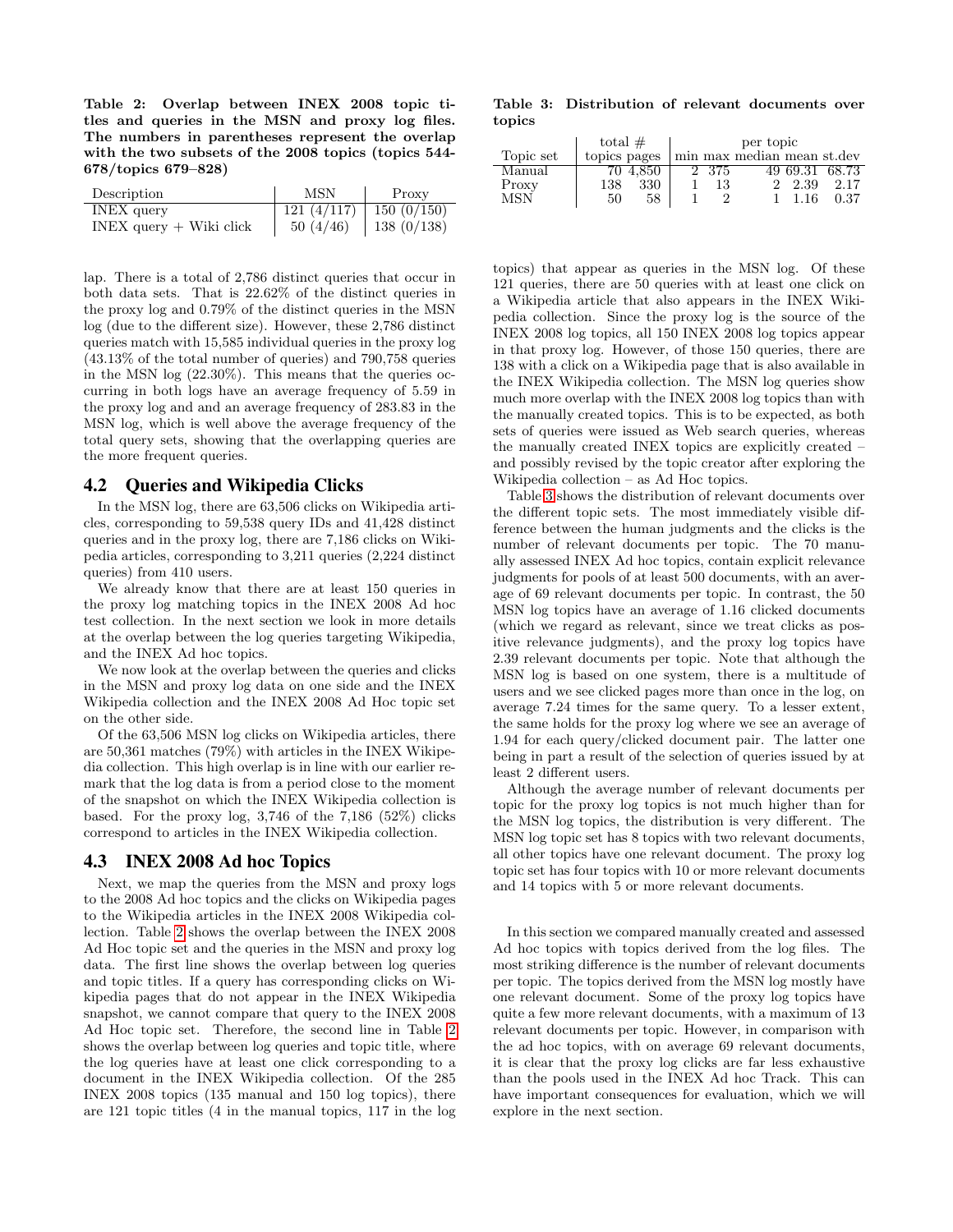<span id="page-4-1"></span>Table 4: Top 10 runs: Ad hoc judgments (left), Proxy log clicks (middle), MSN log clicks (right)

| Run                         | P5 | P101/rank                   | map | Run | P5 | P101/rank                   | map | Run | P5 | P10 1/rank                  | map |
|-----------------------------|----|-----------------------------|-----|-----|----|-----------------------------|-----|-----|----|-----------------------------|-----|
|                             |    | 0.6200 0.5257 0.8711 0.3753 |     | 45  |    | 0.1594 0.0877 0.5904 0.4625 |     | 42  |    | 0.2000 0.1000 0.7133 0.6999 |     |
| $\mathcal{D}_{\mathcal{L}}$ |    | 0.6257 0.5300 0.8509 0.3686 |     | 39  |    | 0.1623 0.0870 0.5776 0.4601 |     | 41  |    | 0.2000 0.1000 0.7133 0.6982 |     |
| 3                           |    | 0.6371 0.5843 0.8322 0.3601 |     | 40  |    | 0.1623 0.0870 0.5776 0.4601 |     | 43  |    | 0.1960 0.1000 0.7128 0.6977 |     |
|                             |    | 0.5914 0.5386 0.8635 0.3489 |     | 41  |    | 0.1594 0.0855 0.5674 0.4471 |     | 30  |    | 0.1840 0.1000 0.7126 0.6963 |     |
| 5                           |    | 0.6000 0.5371 0.8724 0.3412 |     | 42  |    | 0.1594 0.0862 0.5673 0.4467 |     | 25  |    | 0.1840 0.1000 0.7126 0.6963 |     |
| 6.                          |    | 0.5686 0.5214 0.7868 0.3390 |     | 43  |    | 0.1580 0.0855 0.5673 0.4464 |     | 75  |    | 0.1960 0.1020 0.7189 0.6904 |     |
|                             |    | 0.5686 0.5214 0.7868 0.3383 |     | 6   |    | 0.1507 0.0833 0.5656 0.4368 |     | 39  |    | 0.2000 0.1000 0.7018 0.6866 |     |
| 8                           |    | 0.5800 0.4943 0.8161 0.3371 |     |     |    | 0.1507 0.0833 0.5656 0.4368 |     | 40  |    | 0.2000 0.1000 0.7018 0.6866 |     |
| 9                           |    | 0.5686 0.5214 0.7868 0.3344 |     | 9   |    | 0.1507 0.0833 0.5656 0.4368 |     | 36  |    | 0.1760 0.1000 0.7025 0.6848 |     |
| 10                          |    | 0.5543 0.5100 0.7894 0.3333 |     | 26  |    | 0.1507 0.0833 0.5656 0.4368 |     | 31  |    | 0.1760 0.1000 0.7025 0.6848 |     |

#### <span id="page-4-0"></span>5. COMPARATIVE EVALUATION

In this section we will start to address our second research question: are there significant differences between system rankings based on clicks and system rankings based on relevance judgments? We do this by comparing the system ranking of the official runs submitted to the INEX 2008 Ad hoc track, 163 different runs in total, over the three set of relevant/clicked pages: 70 manually judged ad hoc topics, 50 queries and clicks derived from the MSN log, and 138 queries and clicks derived from a proxy log.

#### 5.1 System Ranking

Having derived test collections from the MSN and proxy logs, we now investigate their ability to rank systems. Recall that the value of test collections is that they allow us to compare the relative effectiveness of retrieval systems. If we use two test collections to evaluate the same group of systems, and both test collections rank those systems in the same order, we say that their ability to rank systems is equal.

The runs submitted to the INEX 2008 Ad hoc Track contain results for both the 135 manually created topics and the 150 proxy log topics. With the human judgments for 70 of those 135 topics, and the two sets of relevance judgments derived from the MSN and proxy log, we can evaluate all the runs with these three test collections and compare the system rankings. The top 10 runs for each of the three test collections is shown in Table [4.](#page-4-1) We label all runs with their system rank based on the manually judged Ad hoc topics (using map), hence on the left-hand side we see run labels 1–10. We see a considerably different ranking for the proxy log (middle of Table [4\)](#page-4-1): only three runs of the best ad hoc systems occur in the top 10, and the rest comes from deep down the ad hoc ranking. The best scoring run is ranked 45 on the ad hoc topics. Looking at the MSN log (right-hand side of Table [4\)](#page-4-1), we see an even more different ranking: the best ad hoc topics system rank is 25, and a run ranked as low as rank 75 is in the top 10. The ranking is far more similar to the proxy log ranking having 5 of the 10 runs in common.

## 5.2 System Rank Correlations

Table [5\(](#page-4-2)a) shows the system rank correlations (using Kendall's tau) over all 163 runs between the three topic sets. Using map, the ad hoc topics and the proxy log agree on 36% of the pairwise comparisons of systems, and the ad hoc and MSN log agree on 30% of the pairwise comparisons. Given our observations above this is still reasonable, and suggests that that clicked articles are at least a weak indication of rel-

<span id="page-4-2"></span>Table 5: System rank correlation coefficients for the three test collections

| $(a)$ All 163 runs |                             |                         |  |  |  |  |  |  |
|--------------------|-----------------------------|-------------------------|--|--|--|--|--|--|
|                    | map                         | 1/rank                  |  |  |  |  |  |  |
| Collection         | Ad hoc Proxy MSN            | Ad hoc Proxy MSN        |  |  |  |  |  |  |
| Ad hoc             | 0.360 0.296<br>1.000        | 0.442 0.379<br>1.000    |  |  |  |  |  |  |
| Proxy              | 1.000 0.784                 | 1.000 0.788             |  |  |  |  |  |  |
| MSN                | 1.000                       | 1.000                   |  |  |  |  |  |  |
| $(b)$ Top 10 runs  |                             |                         |  |  |  |  |  |  |
|                    | map                         | 1/rank                  |  |  |  |  |  |  |
| Collection         | Ad hoc Proxy MSN            |                         |  |  |  |  |  |  |
|                    |                             | Ad hoc Proxy MSN        |  |  |  |  |  |  |
| Ad hoc             | $1.000 - 0.244 - 0.200$     | 0.600<br>0.333<br>1.000 |  |  |  |  |  |  |
| Proxy              | $1.000 - 0.644$<br>$-0.289$ | $-0.022$ 1.000 $-0.644$ |  |  |  |  |  |  |

evance. We also show the mean reciprocal rank—the measure of choice for known-item search—which leads to some but limited increase in the correlations of 44% between ad hoc and proxy log, and 38% between ad hoc and MSN log.

How well do the different test collections agree on the best runs? In Table [5\(](#page-4-2)b) we show the system rank correlation over the top 10 runs. Here we look at the top 10 system according to the set in the row against their ranking in terms of the set in the column, which is not symmetric. For map, we see that the top 10 runs according to the ad hoc topic set is correlating negatively with the log sets, and the top 10 runs of the proxy log set is correlating negatively with the other two. Interestingly, the top 10 according to the MSN log correlate 38% with the other two—there is reasonable agreement on the ranking of the top 10 runs of the MSN log. When looking at reciprocal rank, we see that the top 10 runs based on the ad hoc test collection lead to reasonable agreement: 60% with the proxy topic set, and 33% with the MSN topic set.

#### 5.3 Significant Differences

Although we have established above that the rankings are considerably different with respect to the best systems, it is not immediately clear which of the rankings is better. One criterion would be if the topic set agrees with itself, that is, whether the system rank is not too dependent on the particular choice of topics in the set. We tested whether higher ranked systems were significantly better than lower ranked system, using a t-test (one-tailed) at 95%. Table [6](#page-5-1) shows the results, with significant differences indicated with  $\star$ .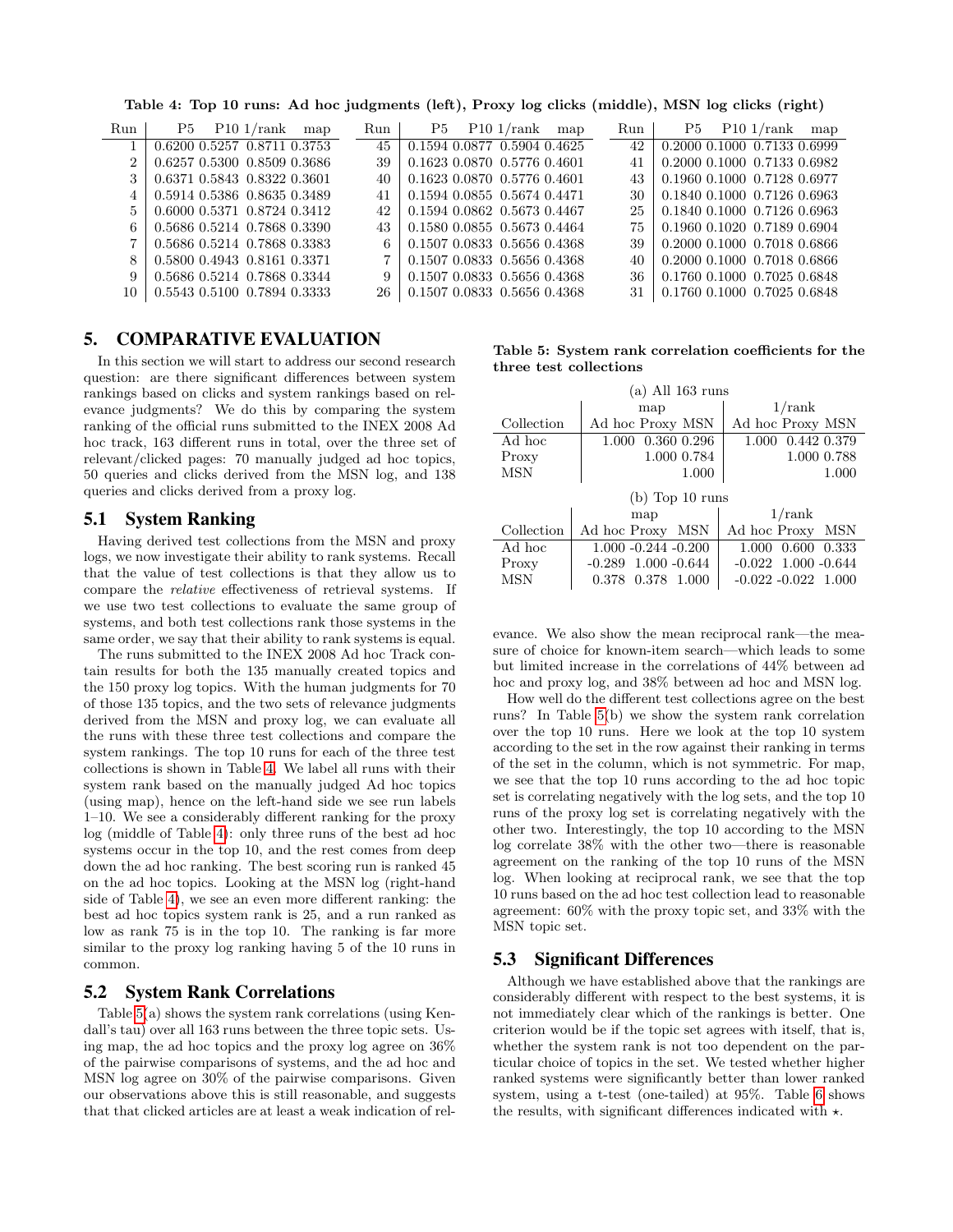Table 6: Statistical significance (t-test, one-tailed, 95%): Ad hoc judgments (left), Proxy log clicks (middle), MSN log clicks (right)

<span id="page-5-1"></span>

|    | 1 2 3 4 5 6 7 8 9 10 |    | 1 2 3 4 5 6 7 8 9 10    | 1 2 3 4 5 6 7 8 9 10 |  |
|----|----------------------|----|-------------------------|----------------------|--|
|    | - - - * * * * * *    | 45 |                         | 42                   |  |
| ച  | $- - - - - + + +$    | 39 |                         | 41                   |  |
| 3  |                      | 40 |                         | 43                   |  |
| 4  |                      | 41 |                         | 30                   |  |
| 5  |                      | 42 |                         | 25<br>$\star$        |  |
| 6  | $\star$ - $\star$ -  | 43 |                         | 75                   |  |
| ⇁  | $ +$ $-$             | 6  | $\star$ $\star$ $\star$ | 39                   |  |
|    |                      |    | $\star$ $\star$         | 40                   |  |
| 9  |                      | 9  | $\star$                 | 36                   |  |
| 10 |                      | 26 |                         | 31                   |  |

For the ad hoc topics, we see that the highest scoring system is significantly better than the systems ranked 5 to 10, etc. We see that 13 of the 45 system comparisons are significant, also a result of several close variants of the same run being in the top 10. For the proxy log topics, we see 8 significant differences. However, the top ranking runs tend not to be significantly better than the rest, but the three runs also occurring in the top 10 of the ad hoc top set (labeled 6, 7, 9) are significantly better than lower ranked systems. This can be interpreted as a sign that ad hoc ranking (or where the ad hoc ranking agrees with the proxy log ranking) reflects the inherently better systems. For the MSN log topics, we see 5 significant differences. All these are a comparison with the sixth ranked run, which was ranked 75 over the ad hoc topics. Again, this can be interpreted as a sign that the ad hoc ranking reflect the inherent system quality better.

In this section, we saw that the impact on the comparative evaluation of systems is considerable. There is reasonable agreement over all 163 runs between the three topic sets. Using map, the ad hoc topics and the proxy log agree on 36% of the pairwise comparisons of systems, and the ad hoc and MSN log agree on 30% of the pairwise comparisons. However, the system-ranking for the best 10 runs per set differ radically. There is some evidence that the ad hoc ranking corresponds better to inherent system quality: systems ranked high/low on the ad hoc set tend to be also significantly better/worse on the other log-based sets.

### <span id="page-5-0"></span>6. FURTHER ANALYSIS

In this section we further analyse the queries and clicks derived from the proxy and search engine log, trying to understand how these may be biased toward particular documents.

#### 6.1 Completeness

In the previous section we saw that the system ranking based on log data differs considerably from the system ranking based on a traditional test collection. The most striking difference between the sets is, as detailed in Section [4,](#page-2-0) the number of relevant or clicked pages per query. The human judged topics have "complete" sets of relevant documents (relative to the pooled documents). The proxy log contains complete user sessions, showing all viewed pages after an initial query. Finally, the search engine log contains only part of such a whole session, containing a query and one of more clicked results. But in what sense is the log data "incomplete"? If the logs would contain an unbiased sample of the complete set of relevant pages, we could expect a relatively similar system ranking. Since the system-rankings are relatively different, especially for the top ranking systems, we may expect a bias in the set of clicked pages. We will ignore user biases, such as detailed in Joachims et al. [\[14\]](#page-7-3), for now and focus on features of the resulting queries and sets of clicked pages. In particular, we look at the nature of the data captured in the log files.

The search engine log contains only clicks on the result list, but no subsequent clicks from the requested page to further pages. Although the search engine might retrieve several Wikipedia pages in response to a query, some of them having only a few or none of the query terms in the title, these pages will typically be ranked lower than a page with a title exactly matching the query. Wikipedia being an encyclopedia, a page with a title exactly matching the query is the natural entry point, and search engines will thus rank that page higher than other Wikipedia pages. Added to that, a search engine will typically show results from different sites, and hence suppress further results from Wikipedia. So, even if further Wikipedia results occur in the ranking, they will be ranked low after results from various other Web sources and will receive no clicks.

Note that this is no problem for the proxy log, where we capture the complete session of the user from the query issued to the search engine, to any clicks following that query, whether they are clicks on the results list or not.

### 6.2 Title Bias

In the MSN data, we found 59,538 queries leading to 63,506 clicks in Wikipedia, giving an average of 1.07 clicks per query. This suggests a direct correspondence between those queries and clicks. Looking at the list of queries and the titles of the Wikipedia pages the were clicked on as results of these queries, we found that, in most cases, the title of the clicked Wikipedia page exactly matches the query. Using the proxy log, we found 3,211 queries leading to 7,186 clicks on Wikipedia articles, an average of 2.24 clicks per query. In most cases, a query in the proxy log has one Wikipedia article with a title matching the query. The other clicks often correspond to Wikipedia articles that are related to the query, but with very different titles.

This bias in the MSN log towards Wikipedia pages that have most of the query terms in the title is similar to the bias reported by Buckley et al. [\[5\]](#page-7-22) in the TREC 2005 HARD and robust tracks. They define the measure *titlestat\_rel* as the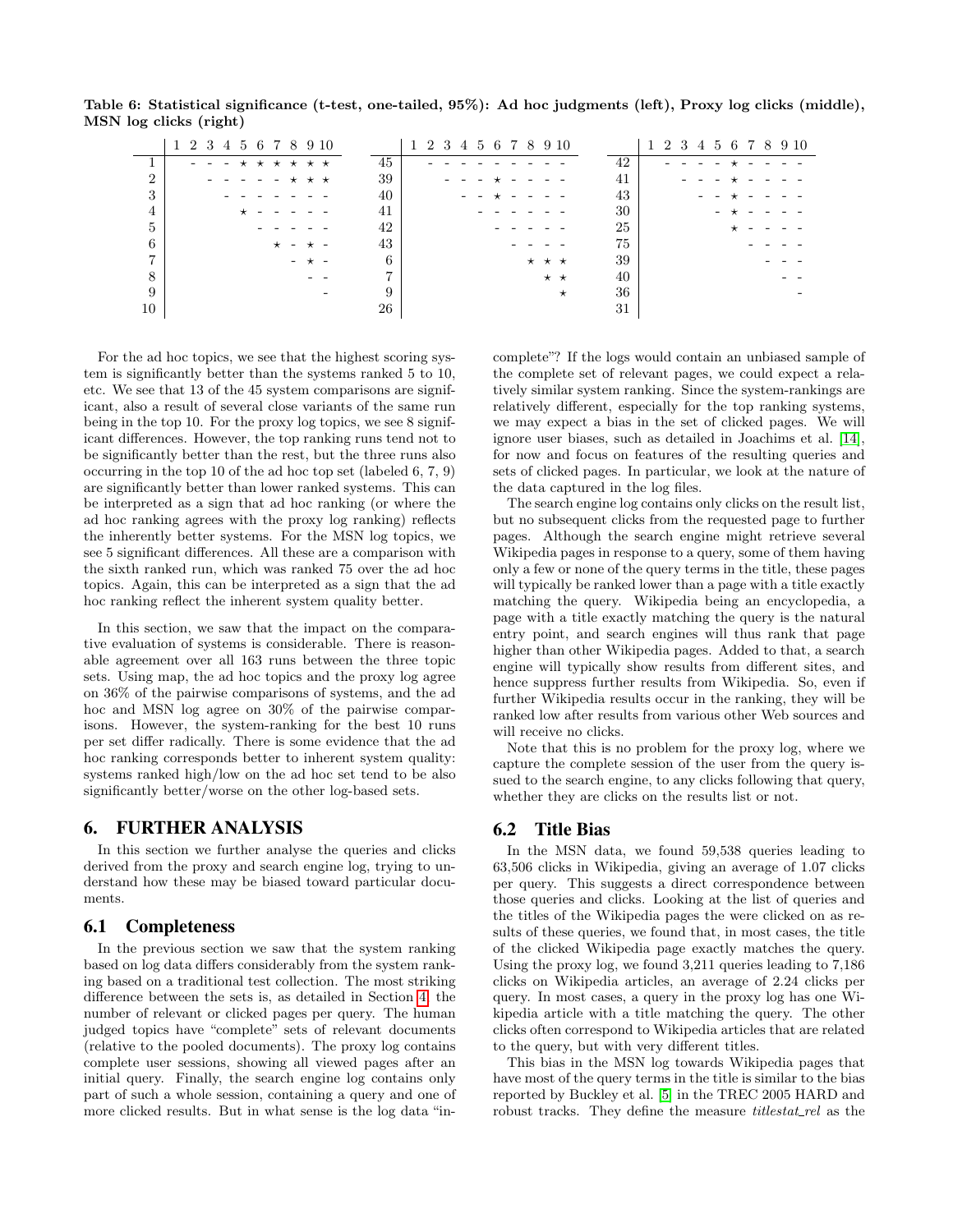<span id="page-6-2"></span>Table 7: Titlestat rel over Ad Hoc, MSN log and Proxy log topics

|               |                              |  | Test collections Complete log |                                 |  |
|---------------|------------------------------|--|-------------------------------|---------------------------------|--|
|               | Ad Hoc Proxy MSN   Proxy MSN |  |                               |                                 |  |
| titlestat_rel | 0.061                        |  |                               | $0.508$ $0.953$ $0.524$ $0.689$ |  |

fraction of a set of documents that a topic title term occurs in, and show that the document pools that were judged for the topic sets used in those tracks contained a bias towards documents that contain terms from the topic title. We use titlestat rel in a slightly different way; instead of looking for the occurrence of query terms in the whole content of each relevant document, we only look at the title of each relevant Wikipedia page. That is, we look at the bias in the search results towards Wikipedia pages that have most query terms in the title. We compute *titlestat\_rel* as follows:

$$
titlestat\_rel_T = \frac{1}{|T|} \sum_{t \in T} \frac{|C_t|}{|C|} \tag{1}
$$

Where  $t$  is a title term in topic  $T, C$  is the set of documents relevant to topic  $T$ , and  $C_t$  is the set of documents in  $C$  that contain  $t$ . The titlestat value for the whole topic set is the average of the per-topic titlestat scores. A maximum of 1.0 means all titles of the relevant Wikipedia pages contain all the query terms. The minimum value is 0.0, meaning none of the Wikipedia titles contain any query terms.<sup>[3](#page-6-1)</sup>

Table [7](#page-6-2) shows the *titlestat\_rel* of the three test collections. The term overlap between the Ad Hoc topic titles and the titles of the relevant Wikipedia articles is very small, only 0.061. With an average of 69 relevant documents per topic in the manually judged INEX 2008 topics, this low number is not surprising. For the Qrels derived from the MSN log, the *titlestat\_rel* is 0.953, meaning an almost perfect match between the user queries and the titles of the Wikipedia pages they click on. The titlestat rel value for the proxy log Qrels, 0.508, is much higher than the value for the manually judged topics, but much lower than the value for the MSN log topics. Table [7](#page-6-2) also shows the *titlestat\_rel* of the all query and click pairs in the log files. Here we see roughly the same fraction, 0.524, for the Proxy log, and a lower fraction of 0.689 for the MSN log—still considerably higher than the other two sets.

In this section, we further analysed the queries and clicks derived from the transaction logs. The main observation was that number of relevant pages whose title contained the complete query is low for the ad hoc judgments (6%), moderately high for the proxy log clicks (51%), and extreme for the MSN log click (95%). This casts considerable doubt on the ability of the search engine log-based test collections to measure recall-related aspects of retrieval systems.

# <span id="page-6-0"></span>7. DISCUSSION AND CONCLUSIONS

In this paper, we investigated the differences between traditional information retrieval test collections—typically consisting of a frozen set of documents, search requests, and relevance judgments—and queries and click-through data mined from transaction logs. Our main research question was: How does query log data differ from explicit human relevance judgments in information retrieval evaluation? Specifically we looked at the three different sources: humanly judged INEX 2008 ad hoc topics, a MSN search engine log, and a proxy log from a New Zealand high school. We used a simple method of generating a document retrieval test collection from both a search engine's transaction log and a proxy log, based on submitted queries and user click-through data, and conducted a comparative analysis. Our analysis especially seeks to understand the differences between clicks and explicit judgments, and how these differences impact the comparative evaluation of retrieval effectiveness.

Our first research question was: are there significant differences between clicks and relevance judgments? The most striking difference between the manually created and assessed Ad hoc topics and the topics derived from the log files, is the number of relevant documents per topic. The topics derived from the MSN log mostly have one relevant document. Some of the proxy log topics have quite a few more relevant documents, with a maximum of 13 relevant documents per topic. However, in comparison with the ad hoc topics, with on average 69 relevant documents, it is clear that the proxy log clicks are far less exhaustive than the pools used in the INEX Ad hoc Track.

Our second research question is: are there significant differences between system rankings based on clicks and based on relevance judgments? The impact on the comparative evaluation of systems is considerable. There is reasonable agreement over all 163 runs between the three topic sets. For map, the ad hoc topics and the proxy log agree on 36% of the pairwise comparisons of systems, and the ad hoc and MSN log agree on 30% of the pairwise comparisons. For mean reciprocal rank, the agreement is somewhat higher with 44% between ad hoc and proxy log, and 38% between ad hoc and MSN log. However, the system-ranking for the best 10 runs per set differ radically. There is some evidence that the ad hoc ranking corresponds better to inherent system quality: systems ranked high/low on the ad hoc set tend to be also significantly better/worse on the other log-based sets. We further analysed the queries and clicks derived from the transaction logs, trying to uncover particular biases in the clicked pages. The main observation was that number of relevant pages whose title contained the complete query is low for the ad hoc judgments (6%), moderately high for the proxy log clicks (51%), and extreme for the MSN log click (95%). This casts considerable doubt on the ability of the search engine log-based test collections to measure recall-related aspects of retrieval systems.

One of the greatest attractions of log data is that it comes in large volumes. Our analysis necessitated us to focus on small samples of queries derived from huge log files. Although these samples reasonably agree with the overall statistics, we make no particular claims on the representativeness of these samples for the whole logs. Our investigation focused on informational queries in terms of [\[4\]](#page-7-7): queries with the intent to acquire some information present in some web pages. And an encyclopedia like Wikipedia is a prototypi-

<span id="page-6-1"></span><sup>3</sup>Another difference with the implementation of [Buckley](#page-7-22) [et al.](#page-7-22) is that we do not normalise the fraction by taking the minimum of  $|C|$  and the collection frequency of t. In the original measure, this normalisation is necessary for rare terms. If a topic title term has a collection frequency smaller than  $|C|$ , then  $|C|$  is replaced by  $df_t$ . In our case, we only look at the document title, while the systems that contributed to the pools—the participating systems in the INEX Ad Hoc Track and Internet search engines in the log data—had access to all the document content. Therefore, the issue of low frequency terms is less important here.